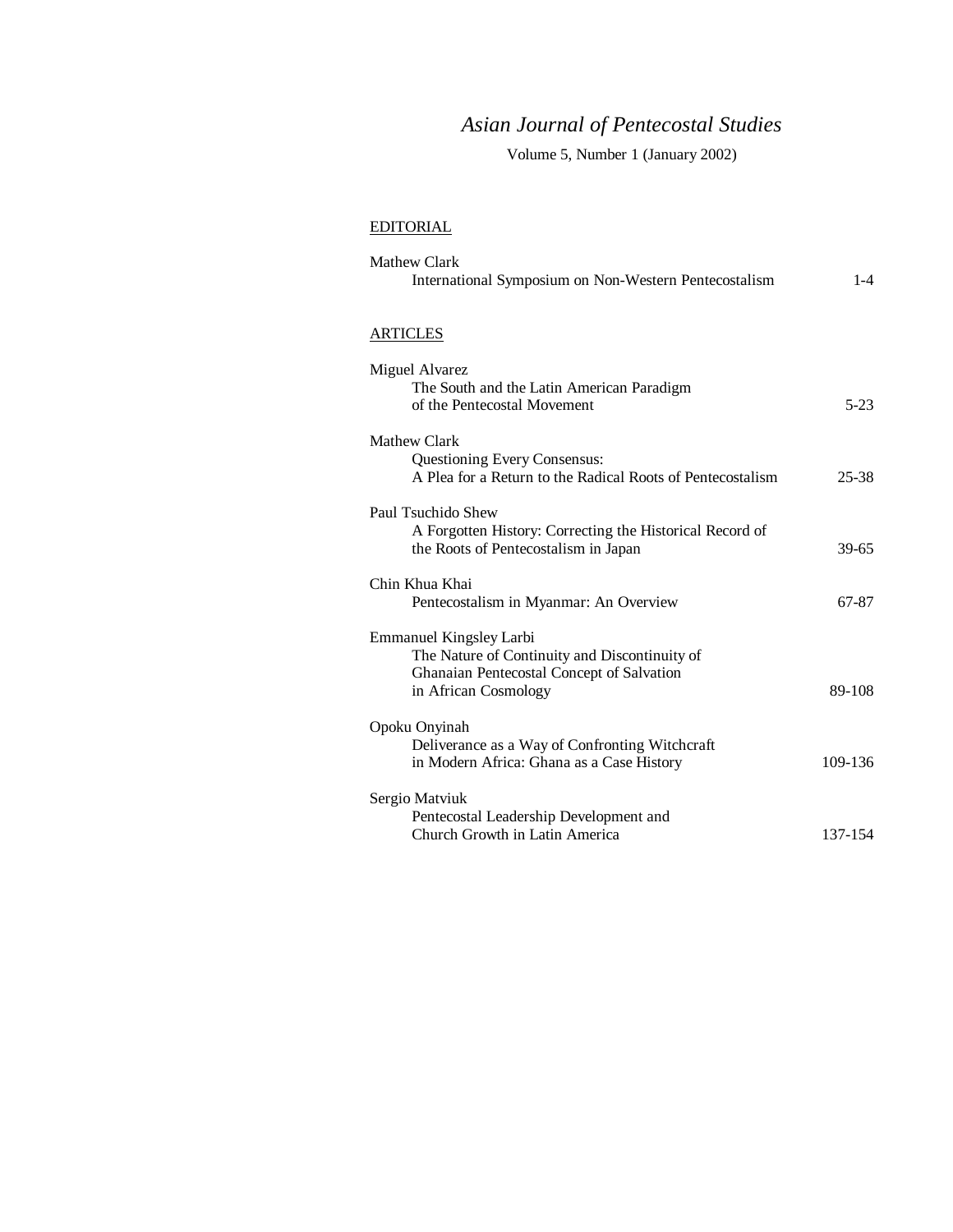# BOOK REVIEW

|      | Steven J. Brooks: Review of Full Life Bible Commentary<br>to the New Testament                                       | 155-156 |  |
|------|----------------------------------------------------------------------------------------------------------------------|---------|--|
|      | William W. Menzies: Review of The Century of<br>the Holy Spirit: 100 Years of Pentecostal and<br>Charismatic Renewal | 156-158 |  |
|      | Steven J. Brooks: Review of <i>Jesus the Miracle Worker</i>                                                          | 158-160 |  |
|      | Paul W. Lewis: Review of The Holy Spirit:<br>An Appeal for Maturity                                                  | 160-163 |  |
| CONT | FRIBUTORS                                                                                                            | 165-166 |  |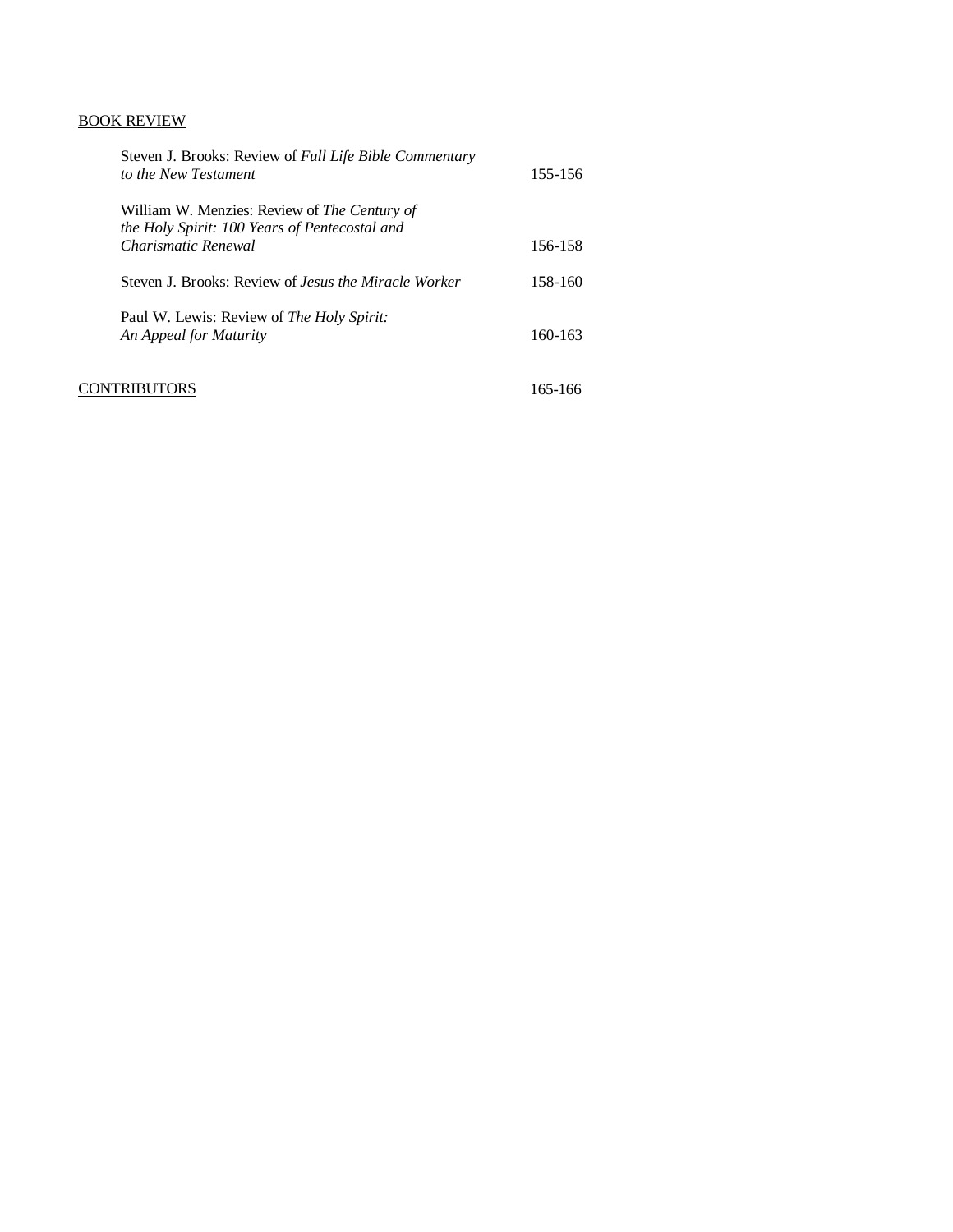### *Asian Journal of Pentecostal Studies* ISSN 0118-8534 Vol. 5, No. 1 (January 2002)

#### William W. Menzies and Wonsuk Ma

Editorial Board: Simon Chan (Trinity Theological College, Singapore), Paul Elbert (Lee University, USA), Gordon D. Fee (Regent College, Canada), Robert P. Menzies (Asia Pacific Theological Seminary, Philippines), Russell P. Spittler (Fuller Theological Seminary, USA), Vinson Synan (Regent University, USA), Yeow Choo Lak (Association of Theological Education in South East Asia, Philippines)

Editorial Assistance (for this issue): Kathy Baxter

*ASIAN JOURNAL OF PENTECOSTAL STUDIES* is published twice per year (January and July) by the Faculty of Asia Pacific Theological Seminary, P.O. Box 377, Baguio City 2600, Philippines. Part or whole of the current and previous issues may be available through Internet (http://www.apts.edu/ajps). Views expressed in the *Journal* reflect those of the authors and reviewers, and not the views of the editors, the publisher or the participating institutions.

#### © *Asia Pacific Theological Seminary, 2002*

Copyright is waived where reproduction of material from this *Journal* is required for classroom use or course work by students.

PARTICIPATING INSTITUTIONS: Educational or research institutions that are interested in participating in the *Journal* ministry are encouraged to write to the *Journal* office. The following are participating institutions of the *Journal*:

*Asian Seminary for Christian Ministry*, Makati, Philippines (Dr. Charles W. Quinley) *Assemblies of God Bible College*, Singapore (Rev. Weldyn Hougher) *Bethesda Christian University*, Anaheim, CA, USA (Dr. Jerry Horner) *Central Bible College,* Tokyo, Japan (Dr. Koichi Kitano) *Harvest Bible College*, Melbourne, Australia (Dr. Kameel Majdali) *Korea Gospel Theological Seminary*, Taejon, Korea (Dr. Yeol-Soo Eim) *International Theological Institute*, Seoul, Korea (Dr. Sam-Hwan Kim) *Sekolah Tinggi Teologi Satybhakti*, Malang, Indonesia (Rev. Manase Rumkeny) *Southern Asia Bible College*, Bangalore, India (Dr. Ivan Satyabrata)

THE *JOURNAL* SEEKS TO PROVIDE A FORUM: to encourage serious theological thinking and articulation by Pentecostals/Charismatics in Asia; to promote interaction among Asian Pentecostals/Charismatics and dialogue with other Christian traditions; to stimulate creative contextualization of the Christian faith; and to provide a means for Pentecostals/Charismatics to share their theological reflection.

(Continue on back inside cover)